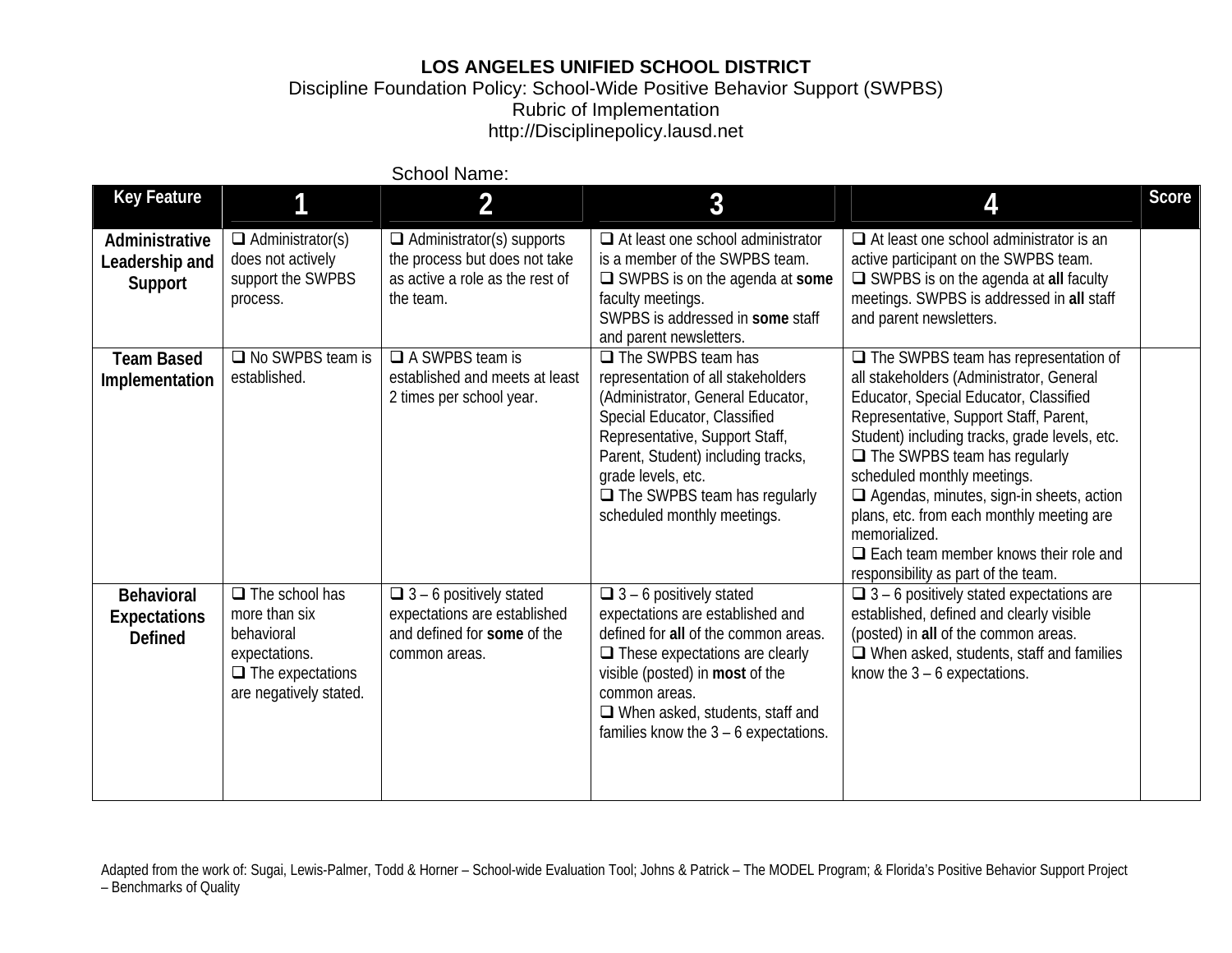## **LOS ANGELES UNIFIED SCHOOL DISTRICT**

Discipline Foundation Policy: School-Wide Positive Behavior Support (SWPBS) Rubric of Implementation http://Disciplinepolicy.lausd.net

| <b>Key Feature</b>                                                  |                                                                                                                                                            | <b>School Name:</b>                                                                                                                                                                                                                                               |                                                                                                                                                                                                                                                                                               |                                                                                                                                                                                                                                                                                                                                                                                                                                              | <b>Score</b> |
|---------------------------------------------------------------------|------------------------------------------------------------------------------------------------------------------------------------------------------------|-------------------------------------------------------------------------------------------------------------------------------------------------------------------------------------------------------------------------------------------------------------------|-----------------------------------------------------------------------------------------------------------------------------------------------------------------------------------------------------------------------------------------------------------------------------------------------|----------------------------------------------------------------------------------------------------------------------------------------------------------------------------------------------------------------------------------------------------------------------------------------------------------------------------------------------------------------------------------------------------------------------------------------------|--------------|
|                                                                     |                                                                                                                                                            | 2                                                                                                                                                                                                                                                                 | 3                                                                                                                                                                                                                                                                                             | 4                                                                                                                                                                                                                                                                                                                                                                                                                                            |              |
| <b>Behavior</b><br><b>Expectations</b><br>Taught                    | $\Box$ No documented<br>plan for the teaching<br>the expectations exist.<br>$\Box$ Some staff may<br>teach the expectations<br>in their own<br>classrooms. | $\Box$ Students are told what the<br>expectations are.<br>$\Box$ Some staff may teach the<br>expectations in their own<br>classrooms.                                                                                                                             | $\Box$ There is a documented system for<br>annually teaching the behavioral<br>expectations to all students<br>(Behavior/Procedure Fair,<br>Assemblies, skits,<br>homeroom/advisory lessons, etc.).                                                                                           | $\Box$ There is a documented system for<br>annually teaching the behavioral<br>expectations to all students (Behavior/<br>Procedure Fair, homeroom/advisory lessons,<br>assemblies, skits, etc.).<br>$\Box$ There is a documented system for on-<br>going review of expectations on weekly to<br>monthly basis.<br>$\Box$ The school has developed strategies to<br>involve families/community with the teaching<br>of the expectations.     |              |
| Acknowledge<br>and Reinforce<br>Appropriate<br><b>Behavior</b>      | $\Box$ There is not a<br>consistent<br>acknowledgment/<br>reinforcement system<br>in place.                                                                | $\Box$ The documented<br>acknowledgment/<br>reinforcement system (ticket,<br>token, etc.) guidelines and<br>procedures are implemented<br>throughout the school by 50%<br>of staff.                                                                               | $\Box$ The documented<br>acknowledgment/reinforcement<br>system (ticket, token, etc.) guidelines<br>and procedures are implemented<br>throughout the school by 75% of<br>staff.                                                                                                               | $\Box$ The documented<br>acknowledgment/reinforcement system<br>(ticket, token, etc.) guidelines and<br>procedures are implemented throughout the<br>school by 90% of staff.<br>$\Box$ A ratio of 4(+) : 1(-) is in place to<br>acknowledge students, staff and families.                                                                                                                                                                    |              |
| <b>Monitor and</b><br>Correct<br><b>Behavioral</b><br><b>Errors</b> | $\Box$ Problem behaviors<br>are not clearly<br>defined.<br>$\Box$ The response to<br>problem behavior is<br>inconsistent.                                  | $\Box$ Problem behaviors are<br>clearly defined and agreed<br>upon by at least 50% of school<br>staff.<br>$\Box$ There is an inconsistent<br>process for what behavior is<br>handled in the classroom and<br>what is referred out (Dean,<br>Counselor, AP, etc.). | $\Box$ Problem behaviors are clearly<br>defined, agreed upon by at least 75%<br>of school staff and documented.<br>□ At least 75% of school staff can<br>clearly articulate the process for<br>behavior handled in the classroom<br>and behavior referred out (Dean,<br>Counselor, AP, etc.). | $\Box$ Problem behaviors are clearly defined,<br>agreed upon by at least 90% of school staff<br>and documented.<br>□ At least 90% of school staff can clearly<br>articulate the process for behavior handled in<br>the classroom and behavior referred out<br>(Dean, Counselor, AP, etc.).<br>$\Box$ There is evidence that consequences for<br>"behavioral errors" are consistent,<br>progressive, and communicated to all<br>stakeholders. |              |

Adapted from the work of: Sugai, Lewis-Palmer, Todd & Horner - School-wide Evaluation Tool; Johns & Patrick - The MODEL Program; & Florida's Positive Behavior Support Project – Benchmarks of Quality